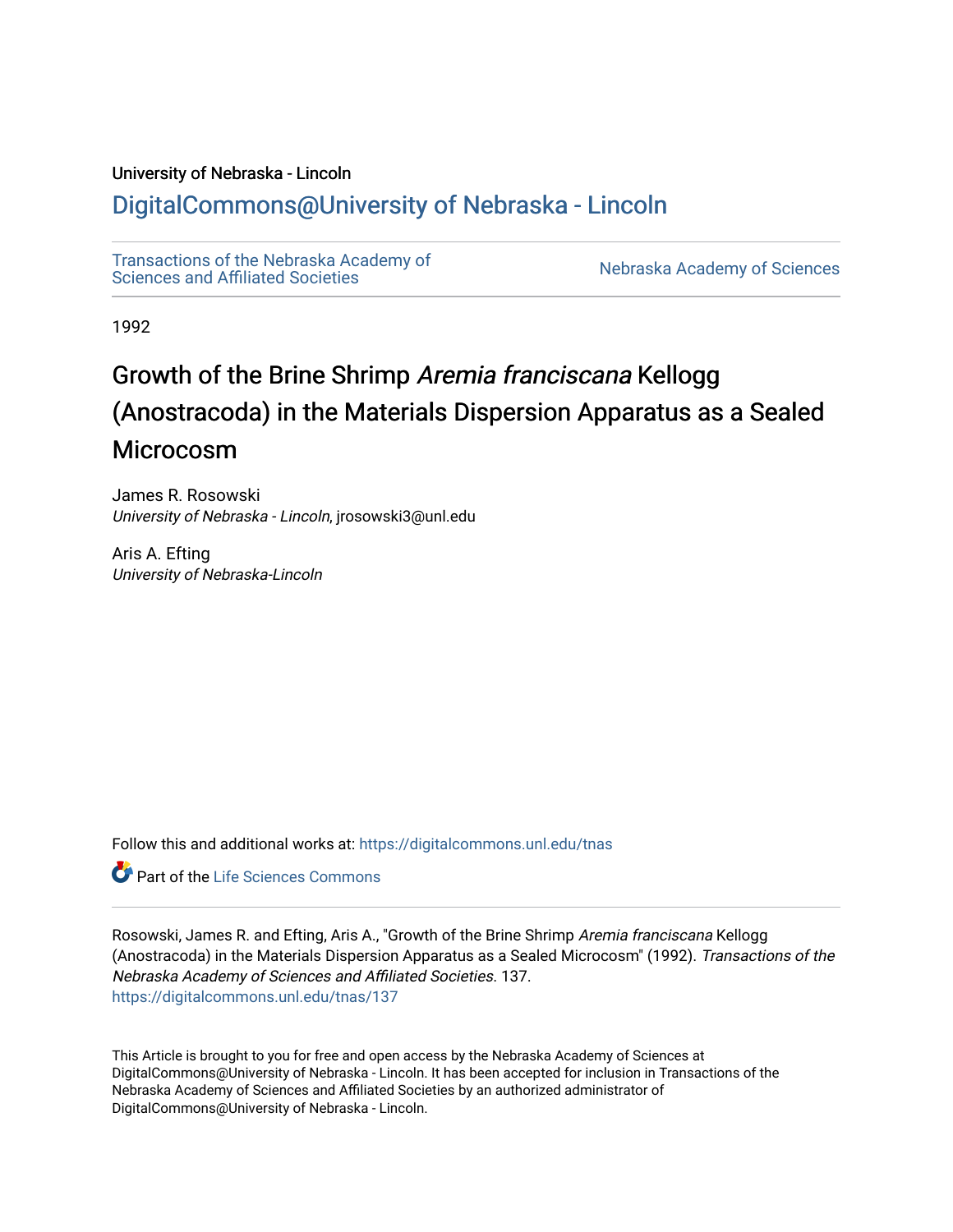## **GROWTH OF THE BRINE SHRIMP** *ARTEMIA FRANCISCAN A* **KELLOGG**

## **(ANOSTRACODA) IN THE MATERIALS**

## **DISPERSION APPARATUS AS A SEALED MICROCOSM**

### **James R. Rosowski** and **Aris A. Efting**

School of Biological Sciences University of Nebraska-Lincoln Lincoln, Nebraska 68588-0118

## *ABSTRACT*

We report the hatching of brine shrimp nauplii and their growth to preadults, and occasionally adults, in vacuumgrease-sealed, 0.835-1.67 cc microalgal-based, xenic microcosms. Dormant brine shrimp cysts (1-5) were added to 0.75-1.50 ml *Chlarella* sp. cultures in Lexan™ plastic chambers (the microcosms) of the Materials Dispersion Apparatus (MDA); the chambers were then sealed. The assembled MDA was placed in a lighted incubator with continuous illumination at ca 26-30° C, on a shaker at 100 rpm. Occasionally the MDA was vibrated for 10 sec/day and sometimes mixed with 5-10 culture inversions at one time/day to insure particulate dispersion. Adult brine shrimp developed in as little as 9 days, with survival of preadults or adults (1 or 2/chamber maximum) for 12-56 days, at which times the experiments were terminated. Cultures with human fertilizer produced better brine shrimp growth and much longer survival compared to cultures without this fertilizer. That is, the nutrient wastes from the brine shrimp themselves were not sufficient without added human fertilizer to provide for best growth or survivorship of brine shrimp when compared to similar cultures that had this fertilizer. Some cultures (those that remained transparent and yellow to green) showed rather complete and sometimes obvious cyclic mineralization of their feces and shed chitinous exoskeletons, while other cultures (cloudy, and yellow to green) had much less particulate degradation. The concepts of bioregeneration and endogenous community culture regulation in a very small, xenic, microalgal-based metazoan closed-culture system are therefore demonstrated.

t t t

The Consort sounding rocket missions I, II and **III**  carried the Materials Dispersion Apparatus (MDA, from Instrumentation Technology Associates), a device with 1-2 cc cylindrical Lexan™ plastic chambers for assessing materials processing in short episodes of microgravity. The microgravity intervals of seven min-

utes or less on the Consort missions have not been of sufficient duration to assess growth of even fast-growing eukaryotic organisms, although effects on swimming behavior of brine shrimp nauplii and metanauplii have been noted (DeBell et aI., 1990, 1991). However, the small chambers of the MDA provide an opportunity to determine if a totally sealed micro-environment will support growth of communities at unit gravity providing that they can be physically accommodated and have room for growth.

In a previous study (Rosowski, 1989) it was shown that brine shrimp (Anostracoda: *Artemia franciscana*  Kellogg) can rapidly grow to ca 7-mm adults in two weeks or less in xenic, microalgal-based community cultures. In that study, algae were provided with continuous illumination and the culture was left exposed to the atmosphere above its surface for gas exchange. The purpose of the present study was to determine if a similar culture system could support growth of brine shrimp when it was totally sealed, with a chamber volume similar to that of the MDA of the Consort rocket missions.

It is likely that the first opportunities for biological experiments in prolonged periods of microgravity (measured in days, weeks, or months) may be restricted to experimental chambers of small size. But regardless of chamber size, any demonstration of rapid growth of brine shrimp in a totally sealed system would provide support for the concept that endogenously regulated microcommunity controls can function properly with minimal exogenous inputs (e.g., appropriate light and temperature, and in these experiments at unit gravity, continuous culture movement to keep the particulate components dispersed). The reliability of the endogenous control concept, of obvious appeal because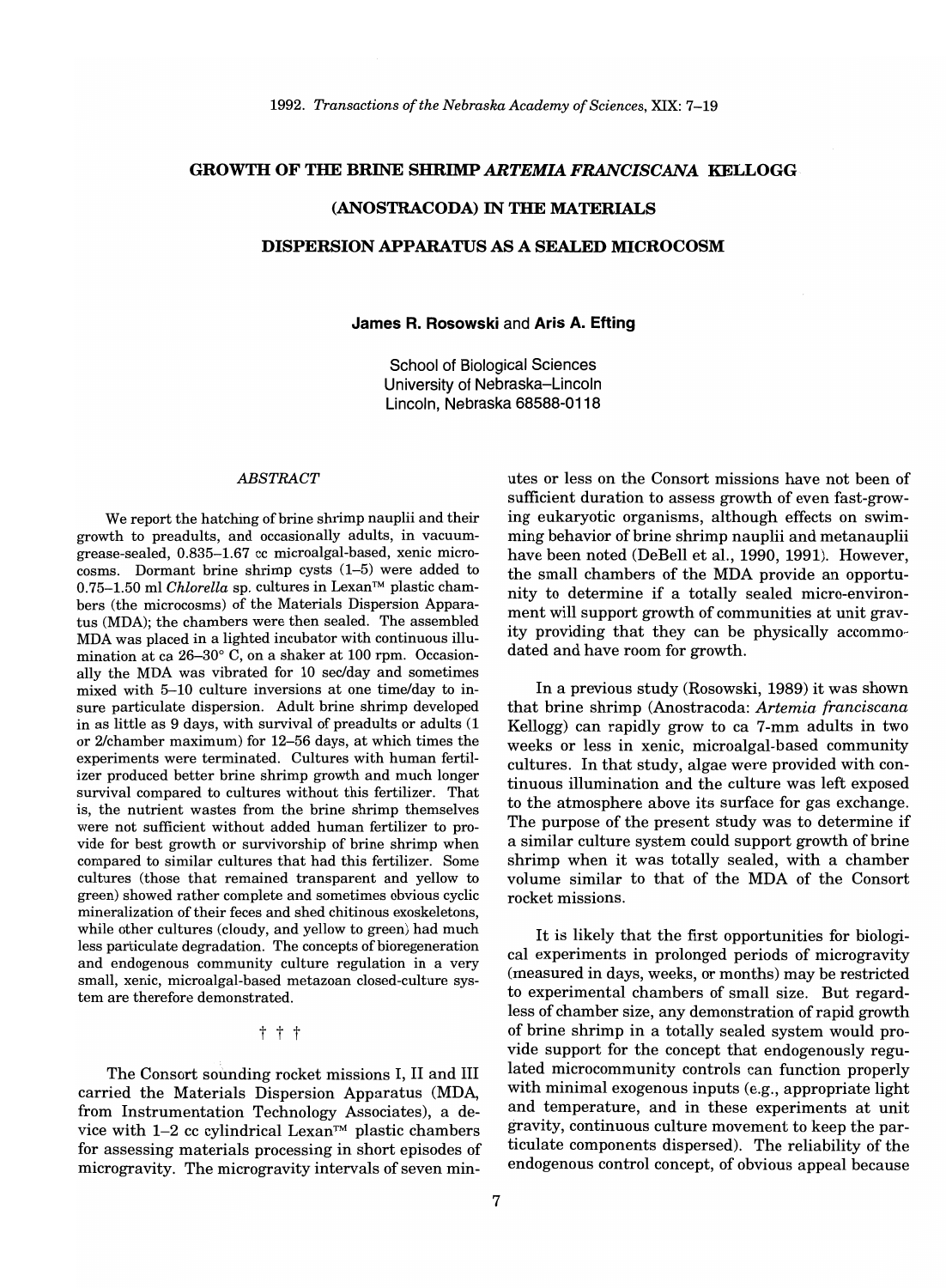## *8* J. *R. Rosowski and A. A. Efting*

Table 1. Rationale for microalgal-based brine shrimp communities in extraterrestrial habitats.

- 1. Continuous closed-system productivity through light-driven biomass regeneration.
- 2. Soluble nutrient conversion into an insoluble biomass with removal through filtration by invertebrates or fish.
- 3. Oxygen production through photosynthesis eliminating need for electro-mechanical forms of oxygenation except as backup.
- 4. All community components can be useful in food chains of aquacultured species.
- 5. Provides a means for processing of astronauts' solid wastes as algal fertilizer.
- 6. Produces algal or algal-derived protein food supplements for astronauts.
- 7. High degree of endogenous culture regulation with a minimal of exogenous controls.

of its simplicity with respect to external controls, has been discussed and debated in the literature (Moore and MacElroy, 1982; Smernoff, 1986), but has yet to receive much support from prototype testing. Nevertheless, there remains considerable interest in closed systems because current spacecraft life support relies on nonrecycling of nutrients and wastes and these systems, although reliable, are not cost effective for longterm support of space stations or manned space missions of long duration (Schwartzkopf, 1992). Algalbased aquatic regenerative systems are intuitively more desirable than terrestrial systems since they produce a higher biomass on a square meter basis (Oswald, 1988) than terrestrial plant systems are capable of producing. Other arguments for microalgae in extraterrestial habitats in regenerative systems are summarized in Table 1. This study reports preliminary evidence for successful endogenous regulation of brine shrimp growth in a small, closed, autotrophically-driven community from the dormant embryonic cyst to an adult in less than two weeks.

## MATERIALS AND METHODS

## Chlorella growth and maintenance

The basis of the culture system is a very small *Chlarella* sp., isolate MWB, which was maintained mostly in 1.5-1 aliquots of saltwater medium as previously described (Rosowski, 1989). The culture was not unialgal (there was a filamentous blue-green algal contaminant), or was it free of other microorganisms, although *Chlarella* is clearly the dominant. For example, over time, protozoans occasionally become problem contaminants and we found it periodically necessary to reduce their numbers. Nitex™ monofilament cloth filtration to  $5 \mu m$  did not work nearly as well in removing protozoans as did centrifugation at position 7 (top speed) on an International Clinical Centrifuge, Model CL, as follows. About 12 ml of the algal culture was centrifuged for 3-5 minutes; the supernatant (with protozoans) was discarded, while the pellet was saved and resuspended with fresh water (tapwater) which presumably had a lysing effect on pelleted protozoans that may have remained. This procedure was repeated 3-5 times until the resuspended pellet showed little evidence of protozoans upon microscopic examination. It was necessary to perform the freshwater rinsing procedures quickly in order to avoid lysing the algal cells. The final pellet was resuspended in the saltwater medium. This algal material then served as the inoculum for cultures of 170-ml size. Whole cultures of 170 ml were then used to start  $1.5$ -l cultures after they were 4-5 days old.

Cultures of *Chlarella* were maintained on a mixture of Instant Ocean™ and NaCl (1:3-1:9 by weight or volume) adjusted with tap water to give a specific gravity of 1.025. Each 1.5-1 culture received about 30 ml of dried activated sewage effluent (human fertilizer) to which was transferred 250 ml of the *Chlorella* suspension to initiate growth.

## Source of the cysts

Cysts were obtained from the Sanders Brine Shrimp Company, Ogden, Utah, and are *Artemia franciscana* Kellogg, the warmwater, Great Salt Lake

Figures 1-4. 1. The Materials Dispersion Apparatus (MDA). All four plates (1-4) shown disassembled and in surface view, in order of assembly from top to bottom, the individual chambers labeled (A-F and X-Z). 2. Photograph of all four MDA plates assembled, in the 1 position.  $S =$  Spring clamps, and  $C =$  "C" clamps. 3. A, B, and C are side-view drawings of the MDA: A is in the 1 position, B is in the 2 position, and C is in the 3 position. A. Two inner plates (2 and 3) of the MDA, position 1. Chambers A and B of plate 2 are centered above and between chambers X and Y of plate 3; chambers C and Dare positioned similarly over chambers Y and Z; chambers E and F are positioned to the right of chamber Z. Each chamber has a volume of 0.835 cc. B. Two inner plates (2 and 3) of the MDA, position 2. Chambers A, C, and E are directly in line over chambers X, Y, and Z, creating a combined chamber volume of 1.67 cc. C. Two inner plates (2 and 3) of the MDA position 3. Chamber X of plate 3 is centered below and between chambers A and B. Y and Z are similarly centered between C and D, and E and F respectively. 4. Photograph of MDA chamber with *Chlorella* sp. and brine shrimp. Actual size. A brine shrimp is barely visible between arrows.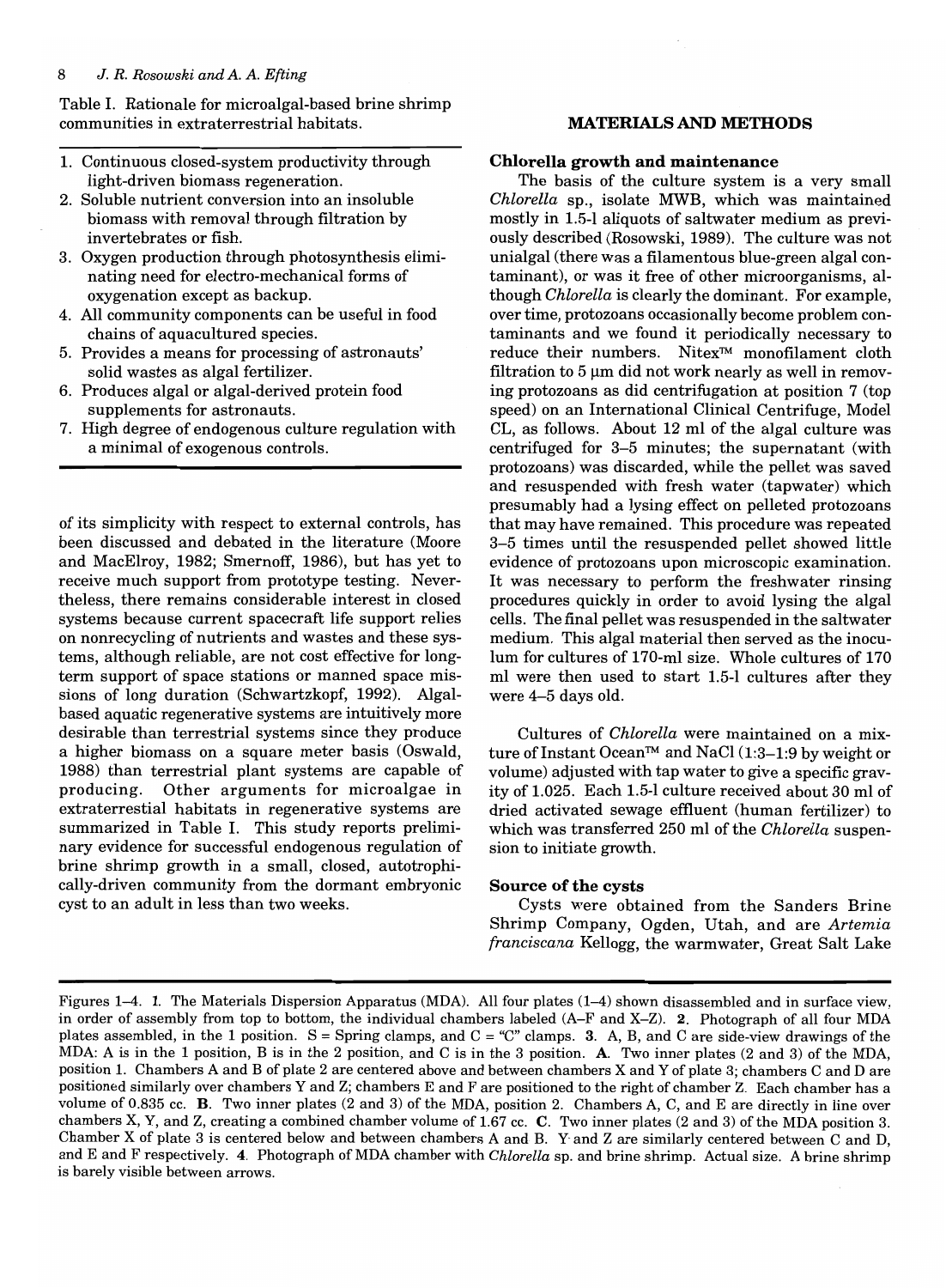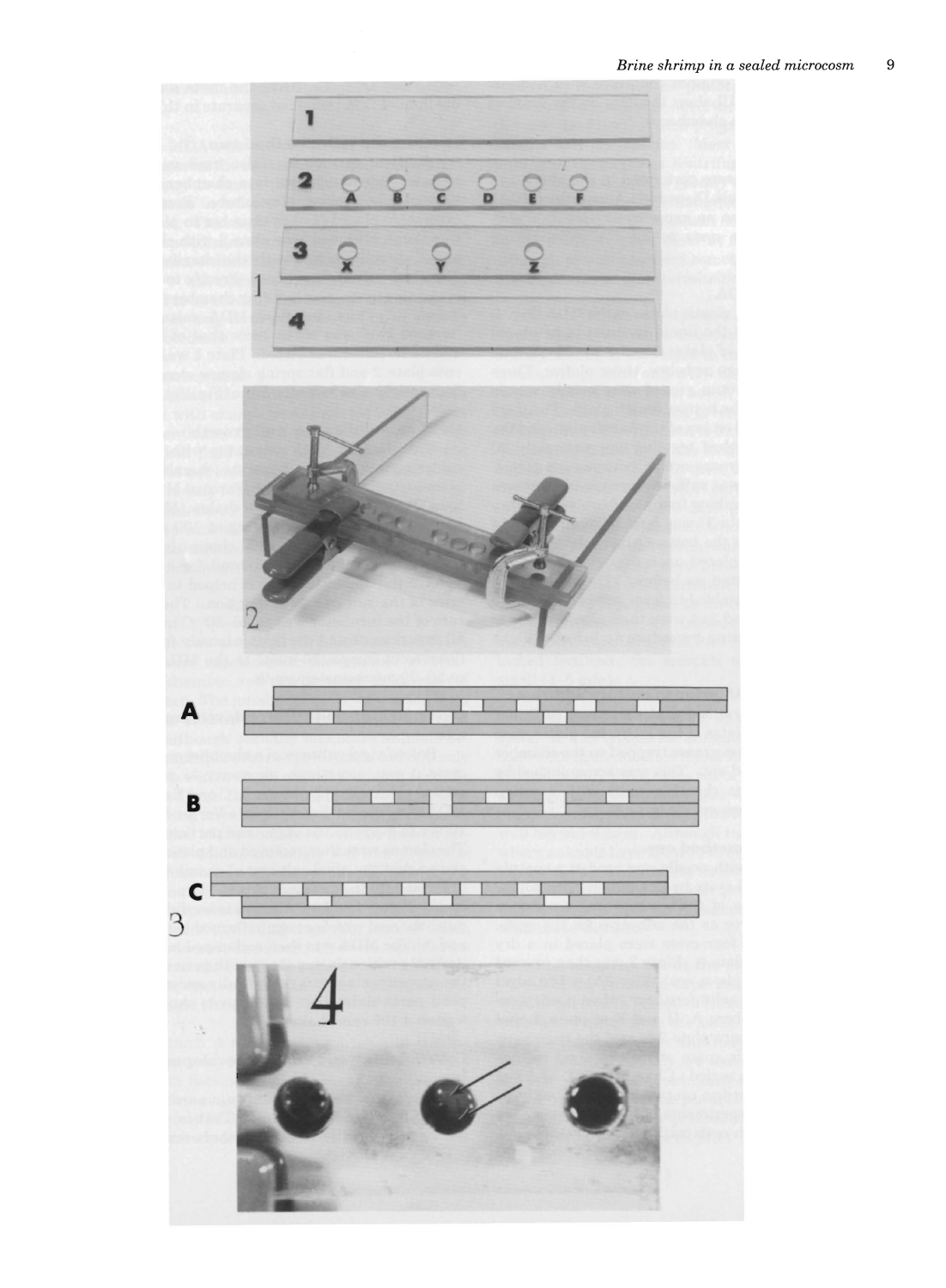biotype. They were stored covered until needed in a refrigerator in their original container with a desiccant. Tables II and III show the data on the number of cysts added to each chamber.

#### Experiments

All experiments were performed in chambers (cylinders) of the Materials Dispersion Apparatus (MDA). Each chamber became an experiment upon the addition of brine shrimp cysts to the *Chlarella* culture within the MDA.

## Assembly of the MDA

The four Lexan™ plastic plates of the MDA (Fig. 1) were greased so that the liquid medium to be placed within the chambers of plates 2 and 3 would not leak between, or from above or below, these plates. Three spots of Apiezon vacuum grease were evenly spaced along the surface of the bottom fourth plate. The third plate was then placed on top of the fourth plate and the plates were then rubbed together approximately 20 times to spread the grease evenly between the plates. To insure that there was sufficient grease and uniform adhesion to prevent leaking from the chambers, the top plate of the pair (plate 3) was held to see if it would support the weight of the bottom plate (plate 4). The first plate was then placed upon the second, and the procedure was repeated as before. The two sets of plates were then assembled to form one MDA (Fig. 2). That is, plates 1+2 and 3+4 were then placed together using the same greasing procedure to insure a tight seal.

## Cleaning of the MDA prior to culture addition

Once it was determined that there was sufficient grease between the plates of the MDA, the plates were slid apart so that excess grease trapped on the chamber walls could be cleaned out. This was accomplished by repeatedly wiping the chamber walls with a cotton swab until a swab came out clean.

## Loading the MDA, method one

A 10-ml syringe with needle was used as a spatula to transfer individual cysts to a chamber. The hollow metal tapered needle of the syringe was dampened with tapwater to serve as the adhesive for the cysts. Usually from one to four cysts were placed in a dry chamber (x, y, z) of plate 3. Plate 2 was then pressed onto plate 3 to provide a seal (Fig. 3A). The algal culture and granular solid fertilizer (when used) were then placed in chambers A, C and E of plate 2, and plate 1 was pressed onto plate 2 to seal the chambers; there was a small air space above the algal culture when the plates were sealed. Chambers B, D and F of plate 2 were envisioned to contain a fixative but were left empty in these experiments. The four plates were then clamped on both ends with one-inch "C" clamps

and flat spring clamps were then placed, staggered, on both sides (Fig. 2). Thus the cysts and the culture medium at first remained separate in this procedure.

## Loading the MDA, method two

A 10-ml syringe was also used as a spatula to transfer individual cysts to a chamber; however, the tip was a dry, hollow, plastic tube. From one to three cysts were placed in each chamber in plate 3. Plate 2 was then positioned over plate 3 with chambers A, C, and E directly in line with the chambers of plate 3. The algal culture was added directly to the chambers containing cysts, nearly filling chambers of both plates 2 and 3. Thus, the final MDA culture volume of "method two" was about twice that of "method one," and no fertilizer was added. Plate 1 was then pressed onto plate 2 and flat spring clamps were placed in all four positions as in method one (Fig. 2).

#### Culture stabilization and growth

The clamped MDA apparatus with its microalgal cultures and cysts in separate chambers was then placed in a lighted incubator (Percival Mfg. Co., Boone, Iowa) on a shaker (Gyrotory shaker, Model G2, New Brunswick Scientific) operating at 100 rpm for 24 hr. The curved bottom of the "C" clamps in contact with the moving shaker table allowed for a "rocking motion" of the apparatus, which helped to keep particulates of the cultures in suspension. The air temperature of the incubator was ca 26-30° C in the course of all experiments and the light intensity from cool white fluorescent lamps (20-watt) at the MDA surface was ca 50-70 microeinsteins/m2/s.

## Cyst hatching and culture development, method one

Before algal cultures of a chamber were exposed to cysts it was sometimes necessary to resuspend any settled algal cells. Chambers A, C and E of the clamped MDA were placed directly over a Vortex-Genie™ for 5- 10 sec to suspend the algae and particles of fertilizer. The clamps were then removed and plates 1 and 2 were slid so that the algal cultures of chambers A, C and E dropped onto the dry cysts of plate 3, in chambers X, Y and Z. Plates 1 and 2 continued to be slid and squeezed until the seal was once again formed between plates 2 and 3. The MDA was then reclamped in this position, its final position during the growth period. Throughout the experiments it was periodically necessary to resuspend particulates that settled even though the MDA was on a 100 rpm shaker.

## Cyst hatching and culture development, method two

There was no prior stabilization and growth of the algal cultures in this method. That is, algal cultures were added directly to the chambers containing cysts,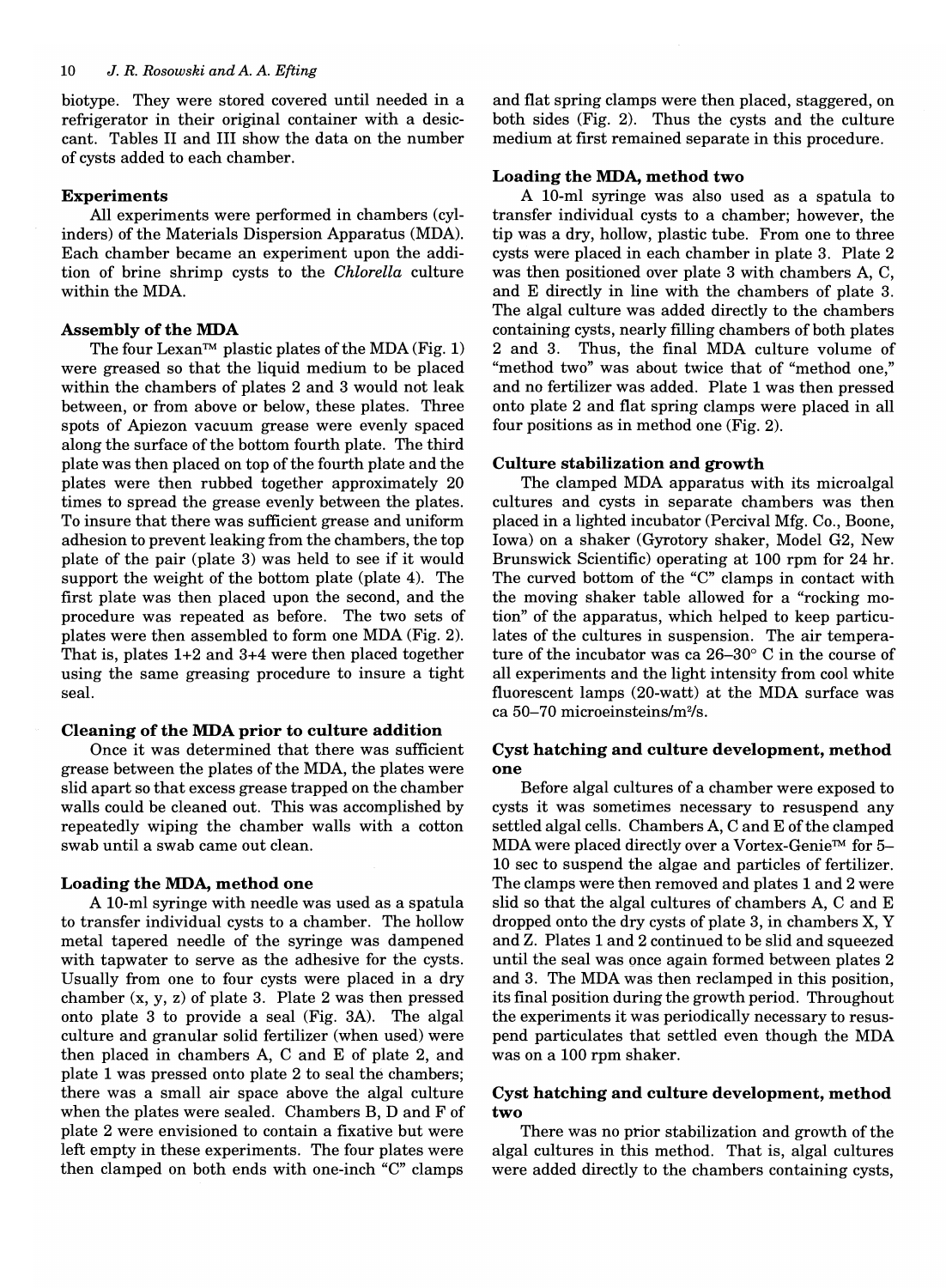the plates were clamped, and the resulting position of the chambers was maintained throughout the experiments.

Once the MDA was loaded, it was placed in the lighted incubator on the shaker at 100 rpm. Sometimes it was necessary to invert the MDA cultures several consecutive times in order to resuspend material that had settled out. That is, the shaker action alone was not able to keep sediment from collecting on the bottom of the MDA culture chambers. Furthermore, use of the Vortex-Genie™ was often necessary to free sediments that appeared to be stuck to the bottom. There was no obvious short or long-term effect on the brine shrimp from these procedures.

## **Proof of chamber seal**

The chambers with cultures that were greased and sealed tightly with clamps were inverted regularly as previously mentioned. On a very few occasions the chambers leaked fluid but no farther than a cm, and the medium did not leak totally out of the MDA. Since the chambers mostly retained their liquid at their original volume, and did so when inverted (the bottom becoming the top and vice versa), we assume that the seals were tight and that no gas exchange could occur through the vacuum grease.

#### **RESULTS**

There were two principal variables in these MDA sealed-microcosm experiments, the number of brine shrimp cysts/chamber and the presence or absence of human fertilizer. The number of cysts was varied from 1 to 5/chamber (Tables II, III). However, it was soon evident that although sexually immature animals developed with multiple cohorts, in all cases but one only those chambers with a single animal produced sexually mature adults (from the very beginning of an experiment or occurring later as a result of deaths of cohorts). In addition, none of the chambers without human fertilizer produced adults, although 4-6 mm preadults occurred in chambers with one or two animals at the time of termination of the experiments. It should be noted that in experiment 36, Table III, three animals were present until day 8 and then two, none of which become adults in about a month. However, adult brine shrimp did occur sometime between days 30 and 37 in experiment 36, the only case in which two adults occurred in a single chamber.

The protozoan density was a variable in the experiments that was difficult to control and that had the potential to become an algal consumer problem as the MDA cultures aged. Nitex™ monofilament cloth in a pore range of  $5-20 \mu m$  was used to filter the algal suspensions to reduce protozoan density prior to culture addition to the MDA. However, this procedure was often ineffective as protozoans larger than the average filter pore size nevertheless managed to pass through the filters. When protozoans bloomed, it was usually only one species. Most effective for reducing protozoan density was centrifugation, but again, although protozoans were greatly reduced by this procedure, they were never eliminated. Nevertheless, community regulation of protozoan density usually occurred in the' MDA, keeping them at a manageable density although protozoans were sometimes abundant in the MDA cultures at their termination.

Several MDAs were placed on a single shaker so that it was easy to make direct comparisons of the color of the cultures as they aged in the presence of growing brine shrimp. After only a few days, differences in color of the cultures were often noted, with those containing human fertilizer becoming greener than those without this fertilizer. The decision to terminate an experiment was usually based upon the length of the brine shrimp and on the culture color in those chambers with at least one live animal. Those MDA cultures which had growing animals and/or were dark green were allowed to continue their development whereas those which had begun to turn yellow-green were usually terminated even if live animals were present. Experience suggested that once a culture had a major shift in color from a dark, rich green to an off-green or yellowishgreen transparency, the animals usually failed to grow much. In chambers with two or three animals that lacked fertilizer, the animals mostly remained very small (4-5 mm).

In seven cases out of 60, no nauplii emerged from cysts. It was typical for animals to die in 3-9 days if they were in chambers without human fertilizer (Table II), and in only three cases out of 24 were animals alive at 9 days. In those chambers with human fertilizer, many chambers had active growth of their brine shrimp well beyond 9 days. Although there were experiments where animals lived from 20 to over 50 days (Table III), others had dead animals in as few as 2-4 days. Clearly, cultures with added fertilizer provided for more satisfactory growth and maintenance of the brine shrimp than those without.

#### **General remarks about the experiments**

All of the following experimental sets of the MDA were connected in groups of three and the medium and *Chlorella* density were the same in each chamber for a group. Some data for the following experiments is patchy because initially we were concerned with only the end result, that of obtaining an adult brine shrimp within the shortest time possible. After accomplishing this within 9 days, a precedent was set, and many experiments were ignored after two weeks if an adult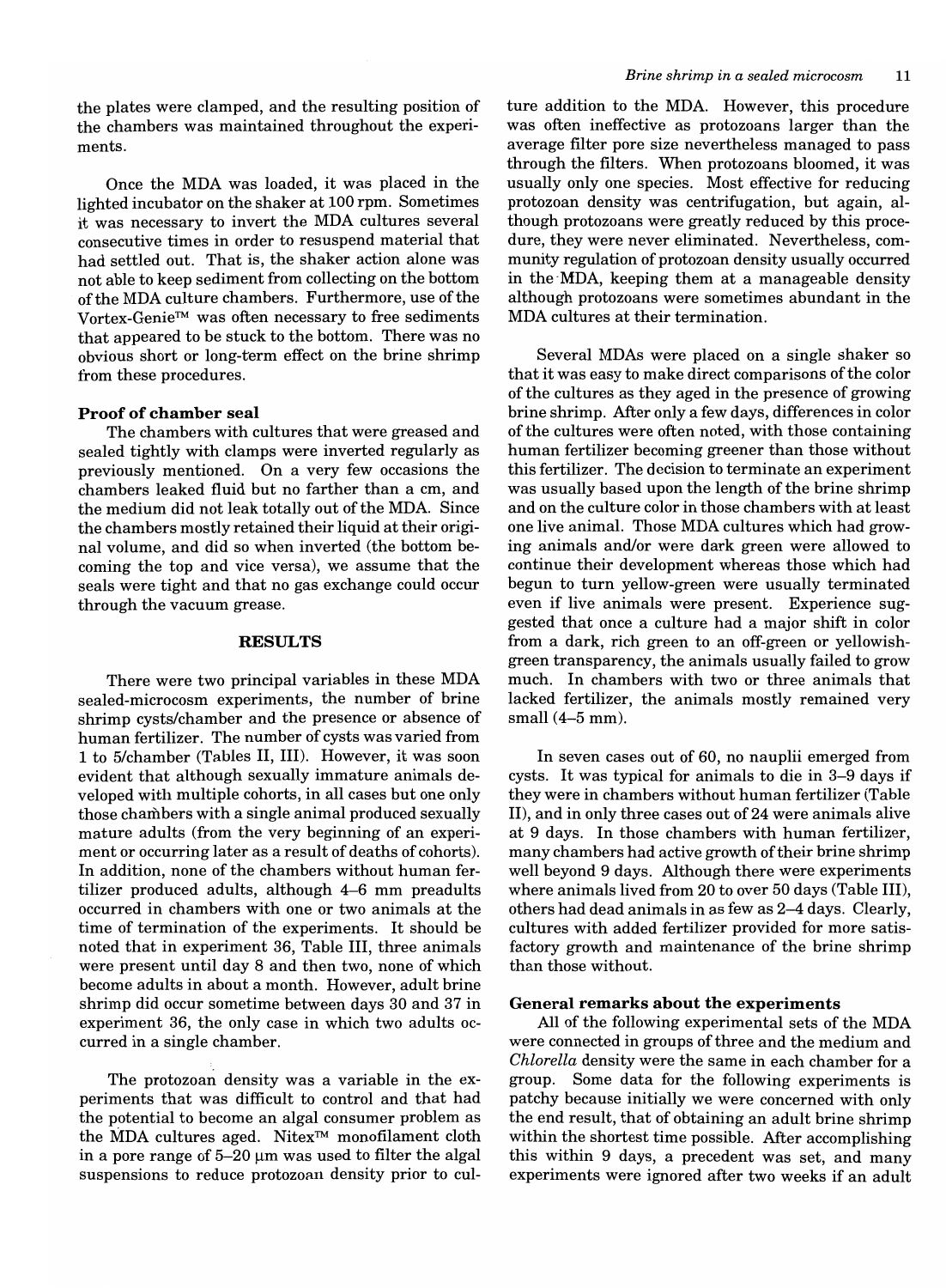| <b>Chamber</b><br># | # Cysts/<br>chamber     | # Cysts<br>hatched      | <b>Brine shrimp</b><br>age at death<br>in days | Temp.<br>range °C<br>(mean) | Chlorella sp.<br>cells/ml | $\mathbf{N}$ itex <sup>TM</sup><br>size<br>$\mu$ m |
|---------------------|-------------------------|-------------------------|------------------------------------------------|-----------------------------|---------------------------|----------------------------------------------------|
| 1.                  | $\mathbf{1}$            | $\mathbf{1}$            | $\bf 8$                                        | $28 - 29$                   |                           | 10                                                 |
| 2.                  | $\bf 2$                 | $\,2$                   | 8, 9                                           | (28.6)                      |                           |                                                    |
| 3.                  | 3                       | 3                       | $9, 9+, 9+$                                    |                             |                           |                                                    |
| 4.                  | $\mathbf{1}$            | 1                       | $\overline{\mathbf{4}}$                        | $26 - 29.5$                 | $5.5\times10^7$           |                                                    |
| 5.                  | $\bf{2}$                | $\,2$                   | 4, 4                                           | (28.9)                      |                           |                                                    |
| 6.                  | 3                       | $\bf{3}$                | 5, 6, 6                                        |                             |                           |                                                    |
| 7.                  | $\boldsymbol{4}$        | $\bf{3}$                | $9+, 9+, 9+$                                   | $29 - 32$                   |                           | 20                                                 |
| 8.                  | $\overline{\mathbf{4}}$ | $\bf 3$                 | 6, 6, 8                                        | (30.5)                      |                           |                                                    |
| 9.                  | 5                       | $\bf 5$                 | $9, 9, 9, 9+, 9+$                              |                             |                           |                                                    |
| 10.                 | 4                       | $\pmb{0}$               | $\boldsymbol{0}$                               |                             | $4.4\times10^7$           | $\bf 5$                                            |
| 11.                 | $\boldsymbol{4}$        | $\boldsymbol{2}$        | 3, 6                                           |                             |                           |                                                    |
| 12.                 | $\overline{\mathbf{4}}$ | $\overline{2}$          | 3,4                                            |                             |                           |                                                    |
| 13.                 | $\,3$                   | $\pmb{0}$               | $\boldsymbol{0}$                               | $20 - 29$                   | $4.4\times10^7$           | $\bf 5$                                            |
| 14.                 | 3                       | $\,2$                   | 3, 6                                           | (28.2)                      |                           |                                                    |
| 15.                 | 3                       | $\bf 2$                 | 3,4                                            |                             |                           |                                                    |
| 16.                 | 3                       | $\boldsymbol{3}$        | $2, 2+, 2+$                                    | $28 - 29$                   | $3.1\times10^7$           | $\bf 5$                                            |
| 17.                 | $\bf{3}$                | $\bf 3$                 | $2, 2+, 2+$                                    | (28.7)                      |                           |                                                    |
| 18.                 | $\bf 2$                 | $\mathbf 2$             | $2+, 2+$                                       |                             |                           |                                                    |
| 19.                 | $\boldsymbol{3}$        | $\,2$                   | 3, 3                                           | $10 - 29$                   | $4.4\times10^7$           | $\bf 5$                                            |
| 20.                 | $\boldsymbol{3}$        | $\,2$                   | 7, 7                                           | (22.3)                      |                           |                                                    |
| 21.                 | $\boldsymbol{3}$        | $\boldsymbol{0}$        | $\bf{0}$                                       |                             |                           |                                                    |
| 22.                 | $\boldsymbol{2}$        | $\,2$                   | 5,6                                            | $27 - 29.5$                 | $4.0\times10^7$           | 10                                                 |
| 23.                 | $\bf 3$                 | $\bf 2$                 | 5, 9                                           | (28.7)                      |                           |                                                    |
| 24.                 | $\boldsymbol{4}$        | $\overline{\mathbf{2}}$ | 2, 5                                           |                             |                           |                                                    |

Table II. MDA microcosms *without* human fertilizer.

explanation of symbols:  $+$  = alive at termination of experiment;  $0$  = none;  $-$  = no data

did not develop by that time. This is why there are often lapses ranging from days to weeks where we are unsure of when an animal became an adult, or when, exactly, an animal died. Therefore, we can only report the range in which these events occurred. Also, experiments were often terminated when the animals were still alive, when more time had elapsed than was desired for the animals to become adults, or, if an animal's growth was so slow that it would unlikely become an adult. Later we became interested in the longevity of brine shrimp within the closed system. Still, because the chambers were sealed, it was possible to only assess qualitative aspects of brine shrimp growth and maturity.

Growth of the animals within the chambers was, on the average, faster towards the beginning of the experiments in the first week, with growth slowing and stopping accompanied by periods of small growth spurts. Some observations made during the time of the growth spurts include the death of another animal within the chamber, lowering their density, and the disappearance of detritus and other suspended particulates. There may have been other significant changes in the water quality in the MDA of which we are unaware that affected growth. Fast animal growth didn't seem to be particularly dependent upon a strictly grass-green algal suspension; culture color was highly variable, and the reasons for a fast versus a slower rate are unclear. Also, there was a flux of suspended materials during culture development and sedimentation did not appear to correlate with *Chlorella* density. We assume that these particulates were shed exuviae, feces, bacterial aggregates, or small broken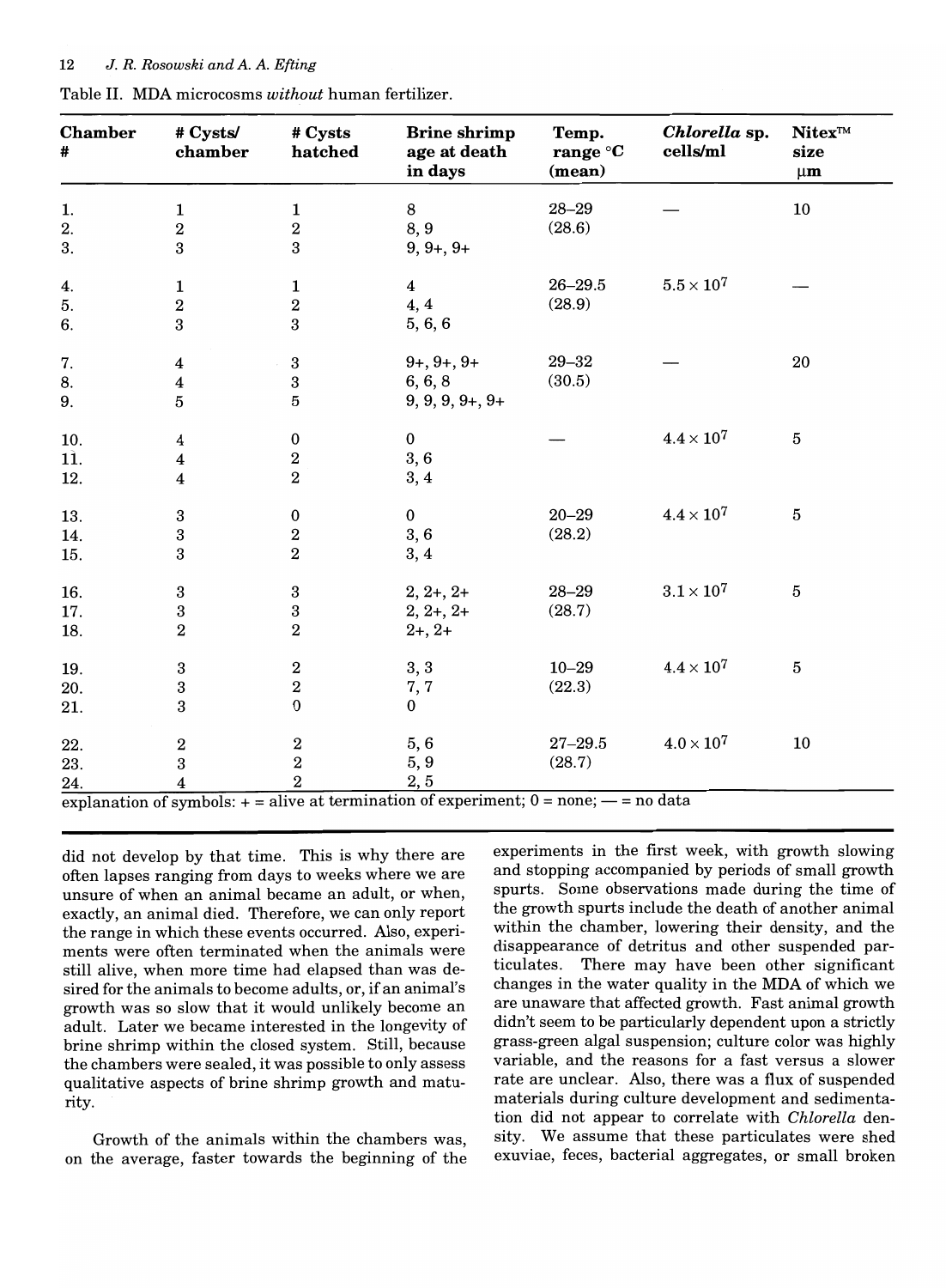| ber# | Cham- # Cysts/<br>cham-<br>ber | # Cysts<br>hatched      | <b>Brine shrimp</b><br>age at death<br>in days | Age at<br>maturity<br>in days                                                                           | Temp.<br>range °C<br>(mean) | Chlorella sp.<br>cells/ml | $N$ itex <sup>TM</sup><br>size<br>$\mu$ m |
|------|--------------------------------|-------------------------|------------------------------------------------|---------------------------------------------------------------------------------------------------------|-----------------------------|---------------------------|-------------------------------------------|
| 1.   | $\boldsymbol{2}$               | $\boldsymbol{2}$        | $19+, 19+$                                     |                                                                                                         | $28 - 29.5$                 | $2.8\times10^7$           | 20                                        |
| 2.   | $\bf{3}$                       | $\bf{3}$                | $13, 19+, 19+$                                 |                                                                                                         | (28.7)                      |                           |                                           |
| 3.   | $\overline{\mathbf{4}}$        | $\mathbf{1}$            | $\bf{2}$                                       |                                                                                                         |                             |                           |                                           |
| 4.   | $\bf{2}$                       | $\boldsymbol{2}$        | $4+, 4+$                                       |                                                                                                         | $28.5 - 29.5$               | $2.3 \times 10^7$         | 20                                        |
| 5.   | $\bf{3}$                       | $\bf{3}$                | $4+, 4+, 4+$                                   |                                                                                                         | (28.9)                      |                           |                                           |
| 6.   | $\boldsymbol{4}$               | $\overline{\mathbf{4}}$ | $4+, 4+, 4+, 4+$                               |                                                                                                         |                             |                           |                                           |
| 7.   | $\bf{2}$                       | $\mathbf 1$             | 9                                              |                                                                                                         | $26 - 30$                   | $2.5\times10^7$           | 20                                        |
| 8.   | $\bf{3}$                       | $\bf{2}$                | $3, 13+$                                       |                                                                                                         | (28.0)                      |                           |                                           |
| 9.   | $\bf{4}$                       | 3                       | $11, 11, 13+$                                  |                                                                                                         |                             |                           |                                           |
| 10.  | $\bf{2}$                       | $\mathbf{1}$            | 7                                              |                                                                                                         | $26 - 30$                   | $2.5 \times 10^7$         | 20                                        |
| 11.  | $\bf 3$                        | $\mathbf{1}$            | $13+$                                          | 10                                                                                                      | (27.9)                      |                           |                                           |
| 12.  | $\overline{\mathbf{4}}$        | $\bf{2}$                | $4, 13+$                                       | 0, 9                                                                                                    |                             |                           |                                           |
| 13.  | $\bf{2}$                       | $\boldsymbol{2}$        | $17+, 17+$                                     |                                                                                                         | $26 - 28$                   | $4.8 \times 10^7$         | 20                                        |
| 14.  | $\bf{2}$                       | $\frac{2}{3}$           | $2, 17+$                                       | $0, 12 - 17$                                                                                            | (27.3)                      |                           |                                           |
| 15.  | $\bf{3}$                       |                         | 2, 2, 2                                        |                                                                                                         |                             |                           |                                           |
| 16.  | $\bf{2}$                       | 1                       | $16+$                                          | $9 - 16$                                                                                                | $26 - 28.5$                 | $4.7 \times 10^7$         | 20                                        |
| 17.  | $\bf 2$                        | $\pmb{0}$               | 0                                              |                                                                                                         | (27.2)                      |                           |                                           |
| 18.  | $\bf 2$                        | $\pmb{0}$               | $\bf{0}$                                       |                                                                                                         |                             |                           |                                           |
| 19.  | $\bf{3}$                       | $\bf{3}$                | $16, 16, 16+$                                  |                                                                                                         | $26 - 28.5$                 | $4.7 \times 10^7$         | 20                                        |
| 20.  | $\bf{2}$                       | $\bf{2}$                | $16+, 16+$                                     |                                                                                                         | (27.3)                      |                           |                                           |
| 21.  | $\bf 2$                        | $\pmb{0}$               | 0                                              |                                                                                                         |                             |                           |                                           |
| 22.  | $\bf{2}$                       | $\bf{2}$                | 4, 9                                           |                                                                                                         | $28.5 - 29$                 | $1.8 \times 10^7$         | $\pmb{0}$                                 |
| 23.  | $\bf 2$                        | $\frac{2}{2}$           | $11, 14+$                                      |                                                                                                         | (28.9)                      |                           |                                           |
| 24.  | $\bf 2$                        |                         | $4, 14+$                                       |                                                                                                         |                             |                           |                                           |
| 25.  | $\bf{2}$                       | $\mathbf 1$             | 11                                             |                                                                                                         | $28.5 - 29$                 | $5.0 \times 10^7$         | $\pmb{0}$                                 |
| 26.  | $\boldsymbol{2}$               | $\pmb{0}$               | $\pmb{0}$                                      |                                                                                                         | (28.9)                      |                           |                                           |
| 27.  | $\bf{2}$                       | 2                       | $11+, 11+$                                     |                                                                                                         |                             |                           |                                           |
| 28.  | $\boldsymbol{2}$               | 1                       | $\,2$                                          |                                                                                                         |                             |                           | $\boldsymbol{0}$                          |
| 29.  | 3                              | 3                       | 9, 11, 11                                      |                                                                                                         |                             |                           |                                           |
| 30.  | $\overline{\mathbf{2}}$        | $\bf 2$                 | $11+, 11+$                                     |                                                                                                         |                             |                           |                                           |
| 31.  | 1                              | 1                       | $20 - 28$                                      |                                                                                                         |                             |                           | $\boldsymbol{0}$                          |
| 32.  | $\overline{\mathbf{2}}$        | 2                       | $39 - 56, 56 +$                                |                                                                                                         |                             |                           |                                           |
| 33.  | 3                              | 3                       | $28 - 39, 39 - 56, 56 +$                       |                                                                                                         |                             |                           |                                           |
| 34.  | 1                              | 1                       | 9                                              |                                                                                                         |                             |                           | $\boldsymbol{0}$                          |
| 35.  | 2                              | $\boldsymbol{2}$        | $9 - 13, 37 +$                                 | $0, 22 - 30$                                                                                            |                             |                           |                                           |
| 36.  | 3                              | 3                       | $5-8, 37+$ , $37+$                             | $0, 30 - 37, 30 - 37$<br>explanation of symbols: $\pm$ = alive at termination of experiment: $0 =$ none |                             |                           |                                           |

Table III. MDA microcosm experiments *with* human fertilizer.

ilanation of symbols: + = alive at termination of experiment; 0 = none; -- = no data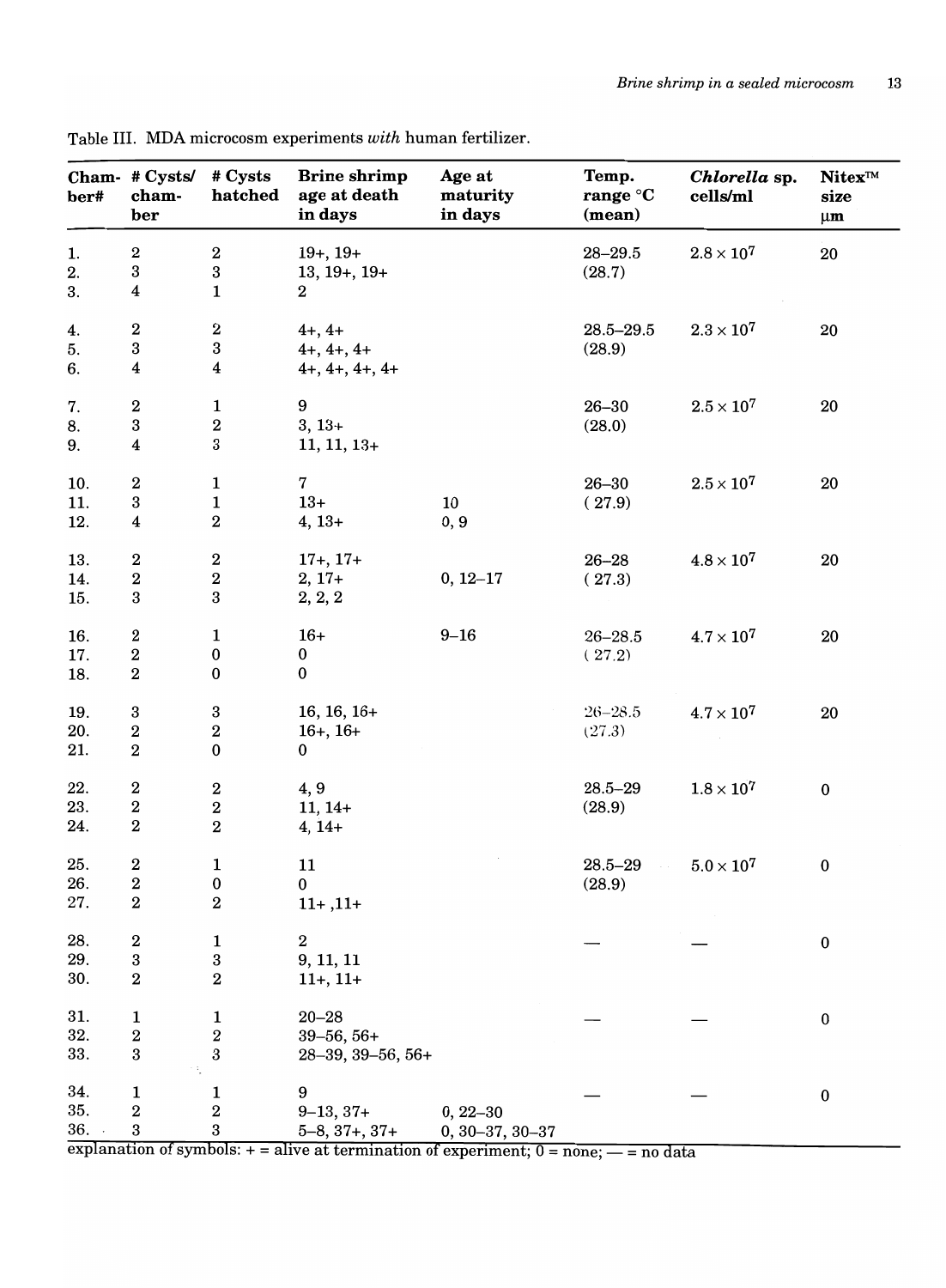## 14 J. R. *Rosowski and A. A. Efting*

bits of the original fertilizer.

Older animals that appeared pink-red were assumed to have been oxygen stressed. Younger animals were mostly clear but sometimes had a red tinge perhaps due to red light reflected or transmitted from the algal chloroplasts (i.e., uncoupled fluorescence from electron transfer). However, we could not be sure, based on color, when hemoglobin was largely responsible for the red appearance of animals. The animals were always moving and tended to swim in a circular fashion, from top to bottom, as opposed to swimming strictly in a horizontal plane. There were a small number of experiments where the animals were much thinner than the average, for unknown reasons.

The following paragraphs present some of the details of selected experiments from Table III, those with fertilizer added. The number of the chamber is equivalent to the experiment number.

## MDA chambers 4-6

In experiment 4, two cysts were added to the chamber, and both hatched within 24 hrs. The experiment was ended on day 4. Most often, brine shrimp nauplii emerged 18-24 hrs after cyst submersion in the medium. However, experiments 5 and 6 were exceptions. On day 1, two nauplii hatched in experiment 5, then on day 2 another emerged. The same held true for experiment 6, with three nauplii hatching on day 1, and another on day 2. This was the only block of experiments in which delayed hatching occurred.

#### MDA chambers 10-12

In experiment 10, one of two cysts hatched. The animal became very red before it matured. By day 7 it had reached 8 mm and died. The obvious differences between experiments 10 and 12 was that the algal suspension of experiment 10 began to turn yellow rapidly at day 4, whereas the suspension of experiment 12 remained green and became less viscous. Also, by day 5, suspended particulates in experiment 10 became more conspicuous, and this condition also increased much more rapidly than in experiments 11 and 12.

In experiments 11 and 12, adult brine shrimp were observed at days 10 and 9, respectively. In experiment 11, three cysts were placed in the chamber with only one cyst producing a nauplius. By day 4, the metanauplius of experiment 11 appeared very red with the algal suspension very green. At day 7, the algae began to yellow and particulates were observed. By day 10, a 9-10 mm adult male brine shrimp was conspicuous.

In experiment 12, four cysts were placed in the chamber and two hatched. After day 3, the algal suspension remained green but one metanauplius had died. In contrast to other animals in experimental block 10-12, this animal was brown rather than red. On day 5, half the medium in the chamber had leaked out and was trapped between the Lexan™ plates. By day 9, this remaining medium was still bright-green and a 9-10 mm adult male brine shrimp was present.

## MDA chambers 13-15

Two cysts were placed in the chambers of experiments 13 and 14, and three cysts in the chamber of experiment 15. The color of the algal suspension was similar among all chambers throughout the experiments: bright-green up to day 11, rapidly turning yellow after that. Initially, there was considerable settling of *Chlorella* in all chambers, but settling almost completely subsided by day 11. Two nauplii hatched in experiment 13 and the animals grew to ca 6 mm length at the time of their deaths on day 12.

In experiment 14, both cysts initially hatched, but one metanauplius died on day 2. The remaining animal grew at a rate similar to those in experiment 13, and by day 12 had reached 7 mm; sometime between days 12-17 it developed into an adult female. In experiment 15, all three cysts hatched, but by day 2 all three animals had died.

#### MDA chambers 22-24

In these experiments, two cysts were added to each chamber. The algal suspensions remained similar in color among the chambers throughout the experiments, but appeared less viscous on day 4. The cultures turned a dark, off-green color by day 7, indicating that many algae were senescent or dead. At day 12 the medium had become yellow.

In experiment 22, both nauplii hatched; growth ceased at 3 mm length. Experiment 23 had both cysts hatch, with one 4 mm animal dying at day 11, and the other reaching only 3 mm in length by day 14. Experiment 24 also had two cysts hatch, with the animals reaching a length of 3 mm earlier than those of experiment 22. All the animals previously mentioned in experiments 22 and 23 were much thinner and more active than most animals of all other experiments. By day 6 in experiments 22-24 there was an unusually large amount of suspended particulates which continued to accumulate until day 8. However, on day 9 much of the suspended material had been degraded and the chambers remained low in particulates until termination on day 14.

## MDA chambers 25-27

The results from these experiments are somewhat similar to those of experiments 22-24. Two cysts were placed in each chamber. However, the cultures re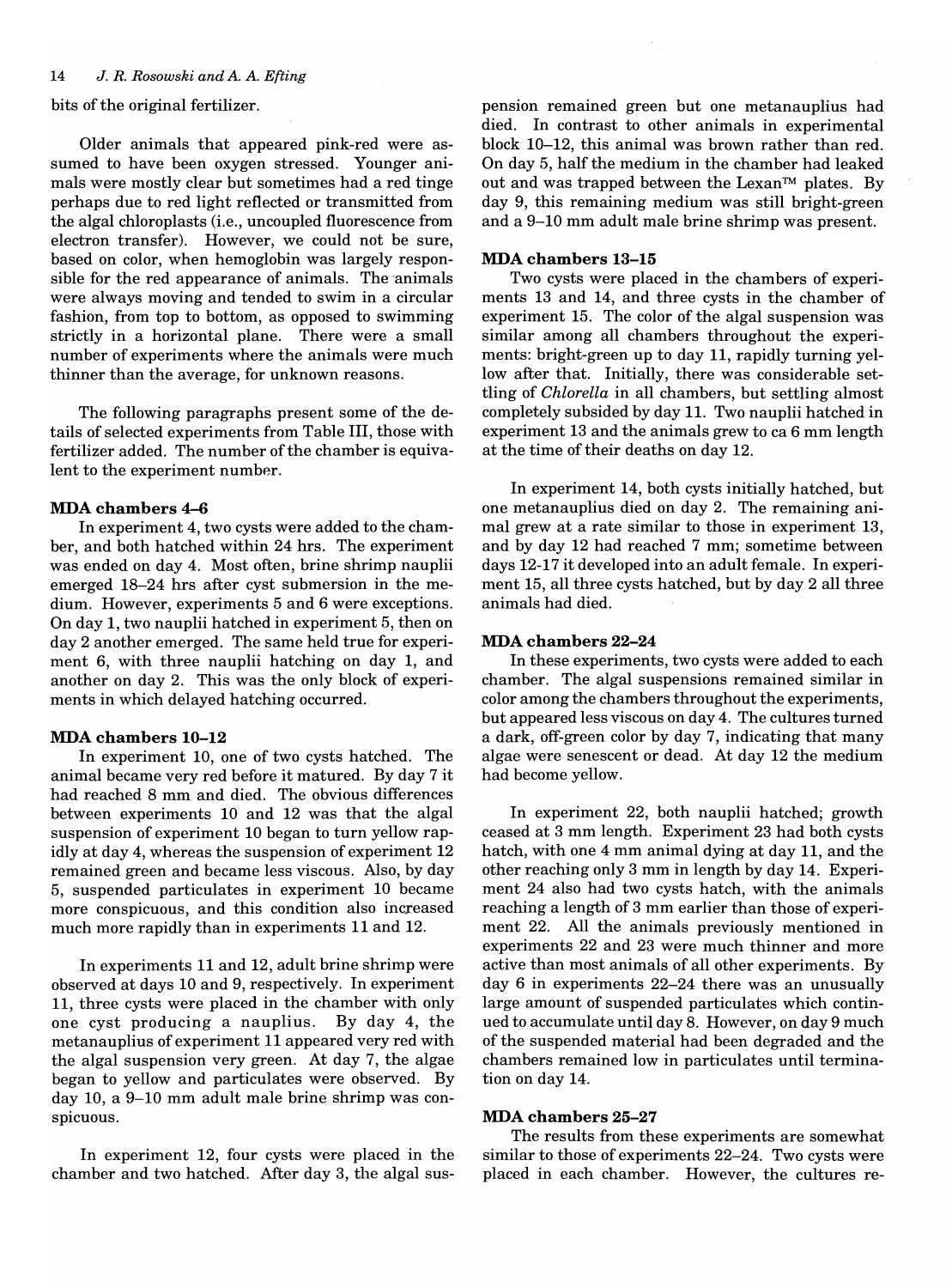mained bright green until day 9, then began to yellow slightly, and on day 11 became the off-green characteristic of senescent cultures. Only one nauplius hatched from chamber 25; it reached 6 mm on day 9 and then died on day 11 in the presence of considerable suspended material. Throughout this experiment the animal was observed carrying the same piece of fertilizer; it appeared to be developing into a female before its death. No cysts hatched in experiment 26.

In experiment 27, both cysts hatched, and both animals survived the course of the experiment, reaching lengths of 5 mm and 6 mm; they appeared to be developing into females. Both specimens were the brightest red of any observed. Similar to experiments 22-24, there was a dense suspension of particulates by day 5. On day 6 however, the water looked clearer, and by day 8 there was no obvious sign of suspended material.

### MDA chambers 31-33

The single cyst placed in the chamber of experiment 31 hatched. However, the animal reached only 2 mm by the time it died, sometime between days 20 and 28. This culture had begun to turn yellow by day 5 and remained so until the animal died.

Both cysts of experiment 32 hatched, with the animals showing slow steady growth. One animal died between days 39 and 56, reaching a length of 8-9 mm, and the other was 10 mm at 56 days when the experiment was terminated.

In experiment 33, three cysts were placed in the chamber and all hatched. The smallest animal was 4 mm and died between days 28 and 39; the second died between days 39 and 56 and reached a length of 8 mm; and the third, alive at termination of the experiment at 56 days, reached a length of 7 mm. At 20 days, all animals of experiment 33 were moving very slowly. At day 5, the *Chlorella* suspension began to yellow but retained this color until day 19. However, the culture of chamber 33 was not as green as the cultures in the other two experiments. Also, at day 5, much suspended material appeared, increasing in density by the time the chamber was again viewed at day 19. This suspended material never completely disappeared, however. By day 28 the culture suspension was almost completely yellow and the particles of fertilizer were covered by a green coating of *Chiarella.* On day 39, the medium was clear, and remained that way until termination of the experiment on day 56.

#### MDA chambers 34-36

As in the preceeding experiments 31-33, one, two, and three cysts were placed in chambers 34-36, respectively. In experiment 34, the single cyst hatched, with the animal reaching only 3-4 mm by day 8 when it died.

Two nauplii hatched in experiment 35, with the first reaching a length of 4 mm and dying between days 9 and 13. The other animal, whose growth began more slowly, picked up growth after day 16 and growth continued throughout the remainder of the experiment. This animal developed into a female sometime between days 22 and 30. It was last observed on day 37 and had reached a length of 11 mm. The two animals in this chamber were both thinner than usual.

Three nauplii hatched in chamber 36, with the first animal dying sometime between days 5 and 8 and reaching a length of only 4 mm. The other animals had virtually no growth between days 8 and 21, and then slow growth to day 37 when they reached a length of 7- 8 mm. Sometime between days 30 and 37 both animals developed into males.

In the very beginning of the experiments when the Lexan™ plates were being slid, a piece of fertilizer was lost between the plates of chamber 34; however, there was still some fertilizer present in that chamber. The medium remained dark green until day 5 and then very slowly began to yellow, which it did throughout the remainder of the experiment.

On day 16, suspended material was evident in experiment 35, but that disappeared by day 21; suspended material reappeared by day 30 and then remained until termination. At day 5 there was suspended material in chamber 36, but by day 9 it was no longer evident. Suspended material then reappeared in chamber 36 on day 21 and became more evident as the experiment continued.

## DISCUSSION

The use of algal or higher-plant-based systems for providing food, oxygen and processing wastes has long been contemplated in the space programs of the United States (Corey and Wheeler, 1992; Holtzapple et aI., 1989a, b; MacElroy and Bredt, 1984; Radmer et aI., 1987; Schwartzkopf, 1992; Smernoff et aI., 1987; Tremor and MacElroy, 1988; Wharton, 1988), Japan (Nitta, 1987; Oguchi et aI., 1987; Ohya et aI., 1986) and in the European community (Skoog, 1987). The actual use of algae with animals in tests of bioregeneration in closed systems has been limited to experiments of very short duration, with the emphasis mostly on nutrient and gas balance rather than on growth and survival. Although past experiments have been largely benchtop-scale demonstrations, the Biosphere II project in Oracle, Arizona, is an example of a large scale earth-bound attempt at bioregeneration in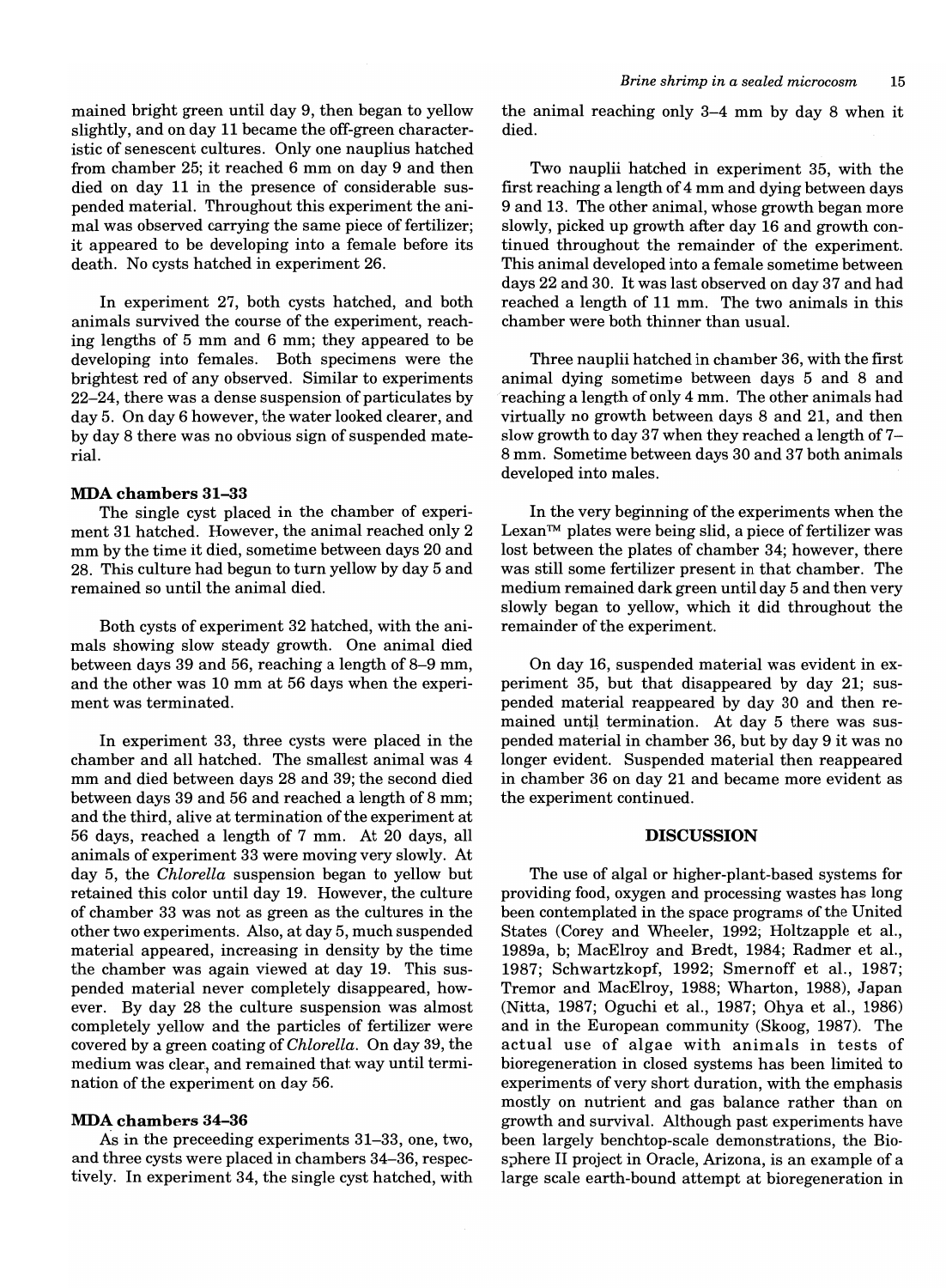enclosed, interconnected biomes (Allen, 1991; Shank, 1991; Stover, 1990). Clearly, closed-system bioregeneration is receiving attention as a means to recycle resources that in extraterrestrial environments could be too costly to import on a continuous basis. Microalgal-based systems appear particularly attractive for the reasons suggested in Table I.

The present study determined if a microalgal-based culture system (Rosowski, 1989) could produce adult brine shrimp from dormant cysts (gastrula stage embryos) in a very small closed culture volume (mostly 0.75-1.5 cc unless leaks occurred), with a bare minimum of exogenous controls (i.e., light, temperature, culture aggitation), in the presence or absence of human fertilizer (Tables II, III). Given the economic incentive to develop systems that operate "as small as possible" and self-sustain (Rummel and Yolk, 1987), the success here in growing adult brine shrimp in small volumes in a matter of weeks is of interest, for one can envision microalgae and brine shrimp as potential larval foods for establishment of aquacultured animals in permanent space habitats. The recent demonstration



Figure 5. Comparison of the length of individual brine shrimp to their age at maturation. A. Experiment 11. One male at day  $10, 9-10$  mm. **B**. Experiment 12. One male at day  $9, 9-10$ mm; cohort dead at day 4. C. Experiment 35. One female at day 22-30, 8-9 mm (reached 11 mm); cohort died between days 9-13. D. Experiment 36. Two males at days 30-37, 7-8 mm each; cohort dead at 5-8 days.

of significant postembryonic development of brine shrimp to preadult stages in microgravity with dried *Spirulina* sp. as food (Spooner et aI., 1992) is particularly encouraging in this regard.

In this very preliminary study with the MDA, the focus was on providing conditions for rapid development to adults of cyst-hatched brine shrimp, in a sealed environment. The chambers were considered impervious to gas exchange since vacuum grease is a barrier to air when properly applied and the plastic plates of the MDA were held tightly with "C" clamps. The greased area around each chamber was greater in surface area than the chamber itself. Therefore, those chambers that did not leak can be assumed to have had no gas exchange with the surrounding air. Those few that did leak slightly eventually sealed themselves, and liquid never got to the outside of the MDA.

Major independent variables included the number of cysts placed in the chambers, the *Chiorella* density, the particle size of the culture inoculum (occasionally Nitex™ cloth filtered to keep particles below 20 um although protozoans larger than this size were still retained), the protozoan density (periodically reduced in stock cultures largely through centrifugation), and the presence or absence of human fertilizer (when used, held constant at a weight that would not overly stimulate bacterial development). Bacterial species diversity may also be an important factor, but we have no data on its composition and how it might have varied among chambers. There was variation in the particle size of the solid fertilizer and thus the available substrate for bacterial colonization could have varied significantly leading to major differences in bacterial density among chambers. Bacterial density flux was also likely influenced by the filtering activities of the brine shrimp themselves (see discussion in Rosowski, 1989). Cloudiness at times suggested bacterial blooms which would likely have been evidense of aerobes given the green color of the microalgal suspension and the swimming activity of the brine shrimp which was normal (they would likely swim very slowly when oxygen levels approached 0 mg/l, Rosowski, unpublished observations).

One obvious factor affecting the growth rate of the brine shrimp in the MDA microcosms was their own density at the time of hatching and throughout their growth, and this varied among experiments. The growth rate leading to adults was often proportional to the number of animals in a chamber (Fig. 5). For example, the fastest growth was when there was only one animal in a chamber, and growth was clearly slower when two animals were present (Fig. 5D). When adult maturation was reached, in these cases and in all others, there was never more than two adults/chamber. A comparison of the data in experiments 11, 12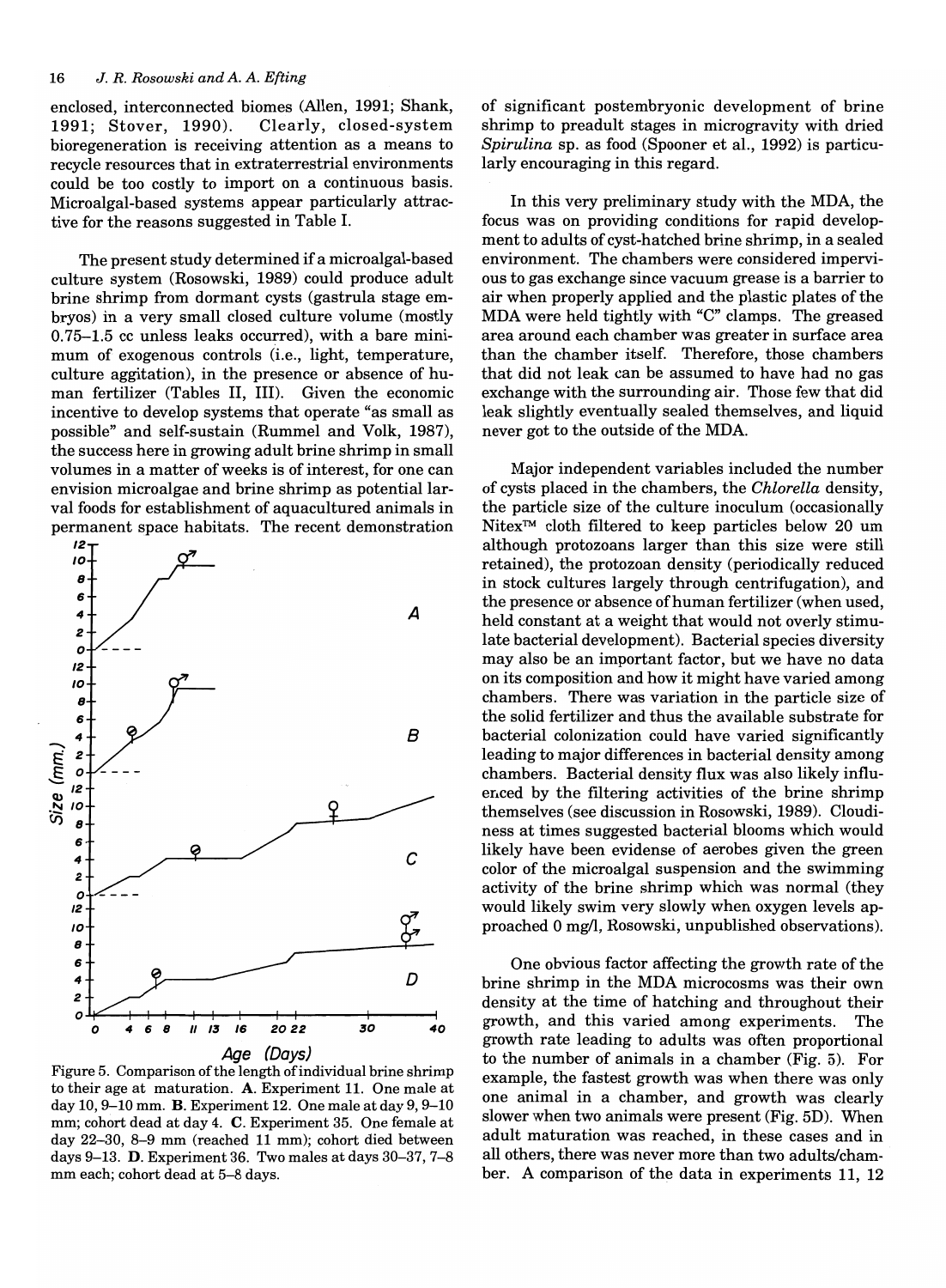and 35, 36 (Fig. 5) is also useful in suggesting that with similar culture stability perhaps predictable development may result.

Because of the inaccessibility of the MDA contents during experiments and the decision to leave these communities largely undisturbed during their development, monitoring had to be mostly qualitative and assessment of events somewhat speculative. The parameters that could be externally monitored included: color of the culture, the fluid volume, and the size and number of brine shrimp; overall culture transparency, and, when mostly free of algae or at low algal density, the degree of cloudiness; relative viscosity of the medium as determined by relative fluid movement (more difficult to assess in the MDA than in larger-volumn microcosms); relative density of suspended detrital particulates including feces and exuviae; relative brine shrimp body length to width; and, approximate growth rate and survivorship of the brine shrimp.

The largest animals in fertilized MDAs developed when there were only 1 or 2/chamber as opposed to 3-5/ chamber, and no adults developed in chambers without fertilizer addition although poorly growing, small preadults often developed. The nutrient wastes from the brine shrimp, although likely stimulatory to algal growth, did not sustain the rich-green color characteristic of cultures to which human solid wastes were also added. That is, as *Chlorella* divided in the early days of the experiments without fertilizer, essential nutrients appeared to be lacking as assessed by the culture color. Of particularly significance is that cultures without fertilizer frequently had animals that lived only a matter of days whereas cultures with fertilizer had animals that lived for weeks (cf. experiments in Tables II, III). When the animals of unfertilized cultures did live beyond a week and showed no signs of active growth, their cultures were terminated much earlier than those in which fertilizer was present and growth was obviously rapid. In addition, in unfertilized cultures, the animals frequently died quickly (and young) and there was little opportunity for them to generate nutrient wastes to stimulate algal growth. It should be mentioned that the fertilized cultures, typically very green through 1-2 weeks or more of growth, appeared to have fecal wastes and exuviae mineralized to a much greater extent than those in cultures in which fertilizer was omitted.

. Reasons for poor growth of brine shrimp in unfertilized cultures are subjective since no parameters were directly monitored within the sealed culture cylinders. Nevertheless, based on our experiences with open cultures and the studies of other investigators (reviewed in Rosowski, 1989), the poor survivorship and growth in unfertilized cultures may be due to failure of the culture to maintain an appropriate bacterial density. Unfertilized cultures likely had *Chlorella* at a density of  $10^7$  cells/ml or more (Table II) in the first week, a density beyond that needed for growth of brine shrimp if this density were sustained and if *Chlorella* were the sole food. Therefore, one can speculate that the lack of growth of the brine shrimp in such cultures was because these cultures failed to sustain the bacterial density which would have developed in the presence of human fertilizer. Oswald (1988) has noted that because of the low ambient concentration of carbon dixoide in the atmosphere, in waste stabilization ponds the algae are "almost entirely dependent on commensal bacteria for their carbon supply." In addition to perhaps providing an essential carbon source to the algae of closed systems, bacteria may be an essential food in early development of brine shrimp in *Chlorella-based* cultures, for many *Chlorella* spp. are normally not a nutritious food for brine shrimp (Rosowski, 1989), particularly young brine shrimp. Alternatively, we speculate that a certain density of bacteria must be reached and maintained for *bacterial/Chlorella* interactions that results in particulate aggregates that are a more suitable food.

Although the present study demonstrates endogenous regulation of brine shrimp-dominated communities leading to their rapid growth in closed cultures, nevertheless, growth to preadult or adult maturity did not always occur even in fertilized cultures. That is, in fertilized cultures, there were cases of long periods in which animals remained alive but showed no increase in length and there were unexplained premature deaths as well. It is likely that when the cultures were densegreen and with very young metanauplii they were producing oxygen to supersaturation levels (Rosowski, 1989). Because the algae were the sole source of oxygen generation in the microcosms, once the cultures began turning yellow-green (senescence), the community was doomed to collapse from the eventual depletion of oxygen through community respiration.

It was encouraging that normal mineralization occurred in the fertilizer-enriched experiments, degrading both feces and brine shrimp exuviae. But, the degradation process was unpredictable and inconsistent when the results of the fertilized chambers were assessed (Table III). That is, in fertilized cultures, although degradation remained somewhat consistent for long periods of time, particle density of the cultures fluctuated and the fecal pellets and other detritus accumulated to a noticeable extent and then disappeared only to reappear. For example, in experiment 33 (Table III), the detritus was dense by day 7 and gradually decreased until day 19 at which time it remained a slightly flocculent suspension until day 56 (termination). Also in experiment 33, the culture be-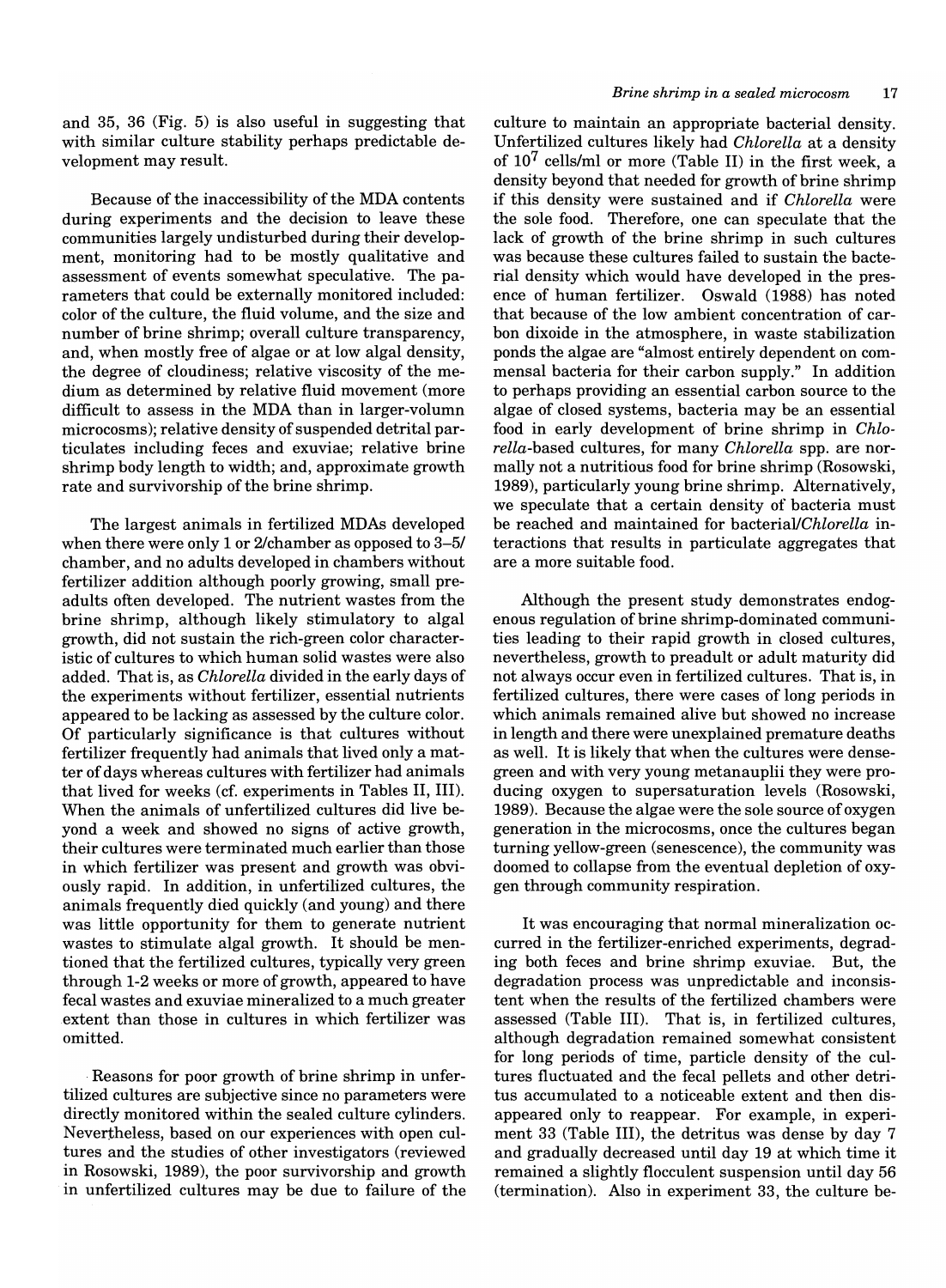## *18 J.* R. *Rosowski and* A. A. *Efting*

gan to clear on day 20, and was no longer green sometime between days 28 and 39; it remained non-green until day 56 (termination). Thus the brine shrimp in experiment 33 remained alive for two weeks in the absence of any significant oxygen-generating capacity within the chamber. In experiments 34-36, there were two distinct cyclings of the detritus. Initially, the medium of the MDAs was green and remained so for up to about day 4. By day 5 it was evident that detritus was building up. As this detritus decomposed, the color of the medium began to turn yellow. The medium retained a green component but there were obviously senescent cells present. By day 9, there was no detritus visible and the color of the cultures stabilized at an off-green color. Once again, by day 16, detritus was very evident and then gradually declined, as the off-green medium turned to yellow, until termination of the experiment on day 37 (Table III). In these experiments then (31-36), the color of the cultures seemed to be correlated with detrital degradation.

Intuitively, conditions which would maintain mineralization without wide fluctuations would appear to be less stressful and hense reliable with respect to brine shrimp growth, but this is speculative. Further information is required on conditions which allow for mineralization of feces, exuviae, dead algae and other community microflora and microfauna. The present results suggest that endogenous regulation of xenicsystem dynamics is worthy of further study as a reliable and predictive closed-culture bioregenerative management option.

## **ACKNOWLEDGMENTS**

Thanks go to Sasha Lyons for the data of Table II. And, we appreciate the encouragement from faculty and staff of BioServe Space Technologies at the University of Colorado and Kansas State University to do the unit-gravity based testing of the MDAs with brine shrimp. We are also grateful to the University of Nebraska Research Council for their financial support of this work.

## **LITERATURE CITED**

- Allen., J. 1991. *Biosphere* 2, *the human experiment.*  New York, Penguin Books: 156 pp.
- Averner, M. M., B. Moore III, I. Bartholomew, and R. Wharton. 1984. Atmosphere behavior in gas-closed mouse-algal systems: an experimental and modelling study. *Advances in Space Research* 4: 231- 239.
- Averner, M., M. Karel, and R. Radmer. 1984. *Problems associated with the utilization of algae in bioregenerative life support systems.* NASA Contractor Report 166615: 22 pp.
- Bowman, N. J. 1953. The food and atmosphere control problem in space vessels. II. The use of algae for food and atmosphere control. *Journal of the British Interplanetary Society* 12: 159-167.
- \_\_\_\_ :, and F. W. Thomae. 1960. An algae life support system. *Aerospace Engineering* 19: 26-30. ., and F. W. Thomae. 1961. Long term nontoxic support of animal life with algae. *Science 134:*  55-56.
- Corey, K. A., and R. M. Wheeler. 1992. Gas exchange in NASA's biomass production chamber. *Bioscience*  42: 503-509.
- DeBell, L., J. Rosowski, L. Stodieck, B. Spooner, and J. Guikema. 1990. Microgravity effects on pre-adult brine shrimp. *American Society for Gravitational and Space Biology Bulletin* 4(1): 24, C-1.
- \_\_\_\_ , B. J. Klement, J. A Guikema, J. R. Rosowski, and B. S. Spooner. 1991. Brine shrimp motility in microgravity. *American Society for Gravitational and Space Biology Bulletin* 5(1): 65, L-8.
- Gitelson, I. 1977. *Problems in creating biotechnical systems of human life support.* NASA Technical Translation F-17533: 337 pp.
- Holtzapple, M. T., F. E. Little, M. E. Makela, and C. O. Patterson. 1989a. Analysis of an algae-based CELSS. Part I: Model Development. Acta *Astronautica* 19: 353-364.
- \_\_\_\_ :, F. E. Little, W. M. Moses, and C. O. Patterson. 1989b. Analysis of an algae-based CELSS. Part 2: Options and weight analysis. *Acta Astronautica* 19: 365-375.
- MacElroy, R. D., and J. Bredt. 1984. Current concepts and future directions ofCELSS. *Advances in Space Research* 4: 221-229.
	- \_\_\_\_ , D. T. Smernoff, and H. Klein (eds.). 1985. *Life support systems in space travel.* NASA Conference Publication 2378: 70 pp.
- \_\_\_\_ , J. Tremor, D. T. Smernoff, W. Knott, and R. P. Prince. 1987. A review of recent activities in the NASA CELSS program. *Advances in Space Research* 7: 53-57.
- Meshcheryakova, L. K, M. G. Petrovnin, I. S. Sakovich, and V. A Shevchenko. 1967. Study of the development of *Chlorella* during space flight. *Environmental Space Science* 1: 169-171.
- Miller, R. L., and C. H. Ward. 1966. Algal bioregenerative systems. *In*: K. Kammermeyer (ed.), *Atmosphere in space cabins and closed environments.* New York, Appleton-Century-Crofts: pp. 186-222.
- Moore, B., III, and R. D. MacElroy. 1982. *Controlled ecological life support systems: biological problems.*  NASA Conference Publication 2233: 34 pp.
- Mori, K, H. Ohya, K Matsumoto, and H. Furune. 1987. Sunlight supply and gas exchange systems in microalgal bioreactor. Advances in Space Re*search* 7: 47-52.